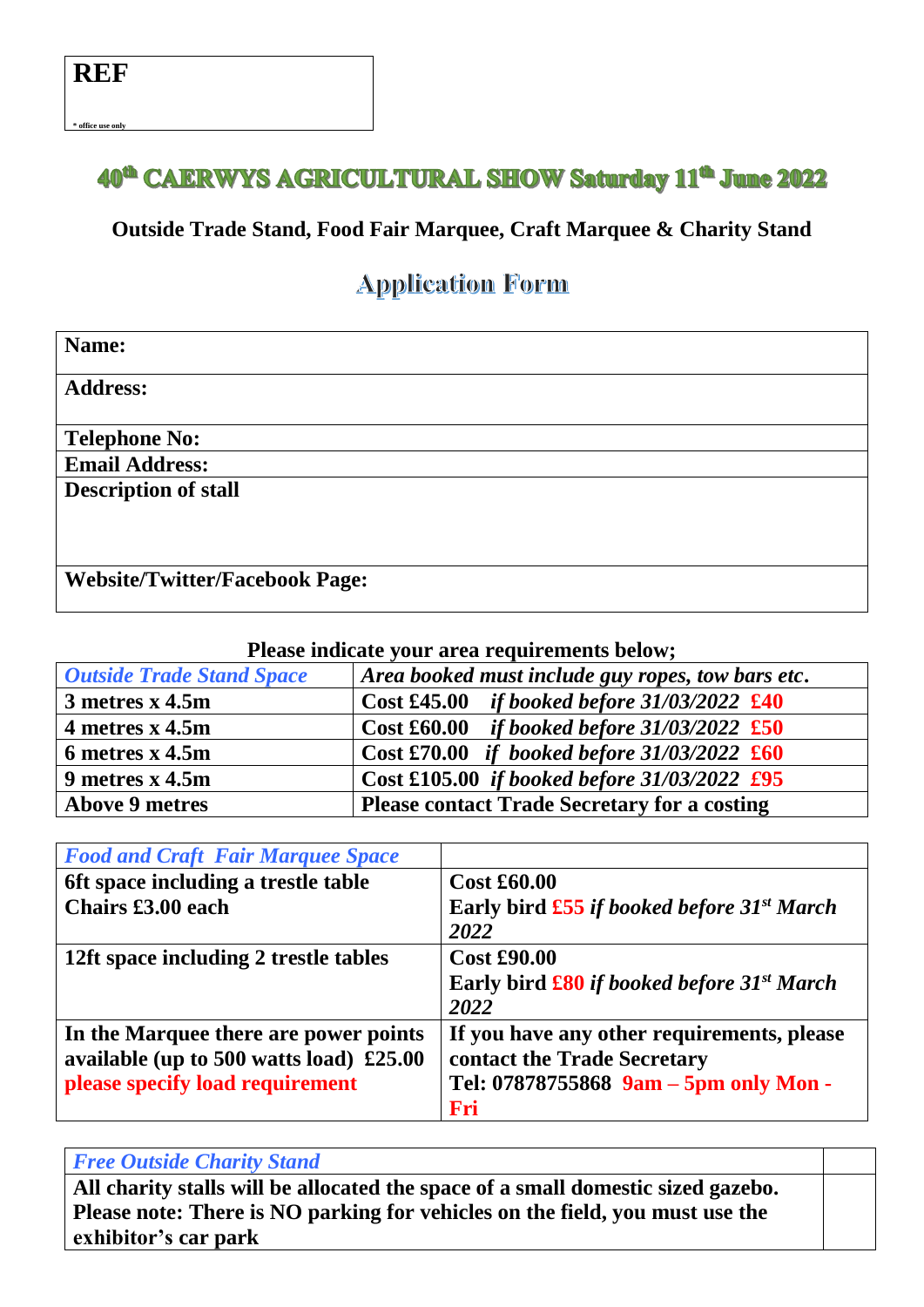| Hire of 6ft trestle table £10.00 each                         | <b>How many required?</b> |  |  |
|---------------------------------------------------------------|---------------------------|--|--|
| <b>Risk Assessment (form attached) completed and enclosed</b> | YES/NO                    |  |  |
| <b>Any Additional Information:</b>                            |                           |  |  |

**Each booking includes two entry tickets ONLY. Additional passes must be paid for in advance or on the day.**

I/We agree to be bound by the conditions set out in this form, the accompanying information document and the general conditions as set out in the show schedule.

Signature: ........................................................ Date: ....................

**Please send completed application forms to: Trade Secretary Caerwys Show c/o Ty Ucha, Caerwys, Nr Mold, Flintshire CH7 5BQ**

**ALL Stands and Marquee Tables MUST be paid for in ADVANCE. See below for methods available**

**PAYMENTS MAY BE MADE BY THE FOLLOWING MEANS:**

**Direct Bank Payment: Sort Code 40-24-27 A/c Number 11029231 Caerwys Agricultural Show**

**By Credit/Debit Card PLEASE CONTACT THE TRADE SECRETARY FOR DETAILS** 

## **By Cheque. POST TO THE ADDRESS ABOVE ensure your stand /name is quoted**

All further enquiries to**: [trade.caerwysshow@gmail.com](mailto:trade.caerwysshow@gmail.com)**

#### **For Office Use:**

| <b>Date Received</b> | <b>Amount Paid</b> |
|----------------------|--------------------|
|                      |                    |
|                      |                    |
|                      |                    |
|                      | <b>Method</b>      |
|                      |                    |
|                      |                    |
|                      |                    |
|                      |                    |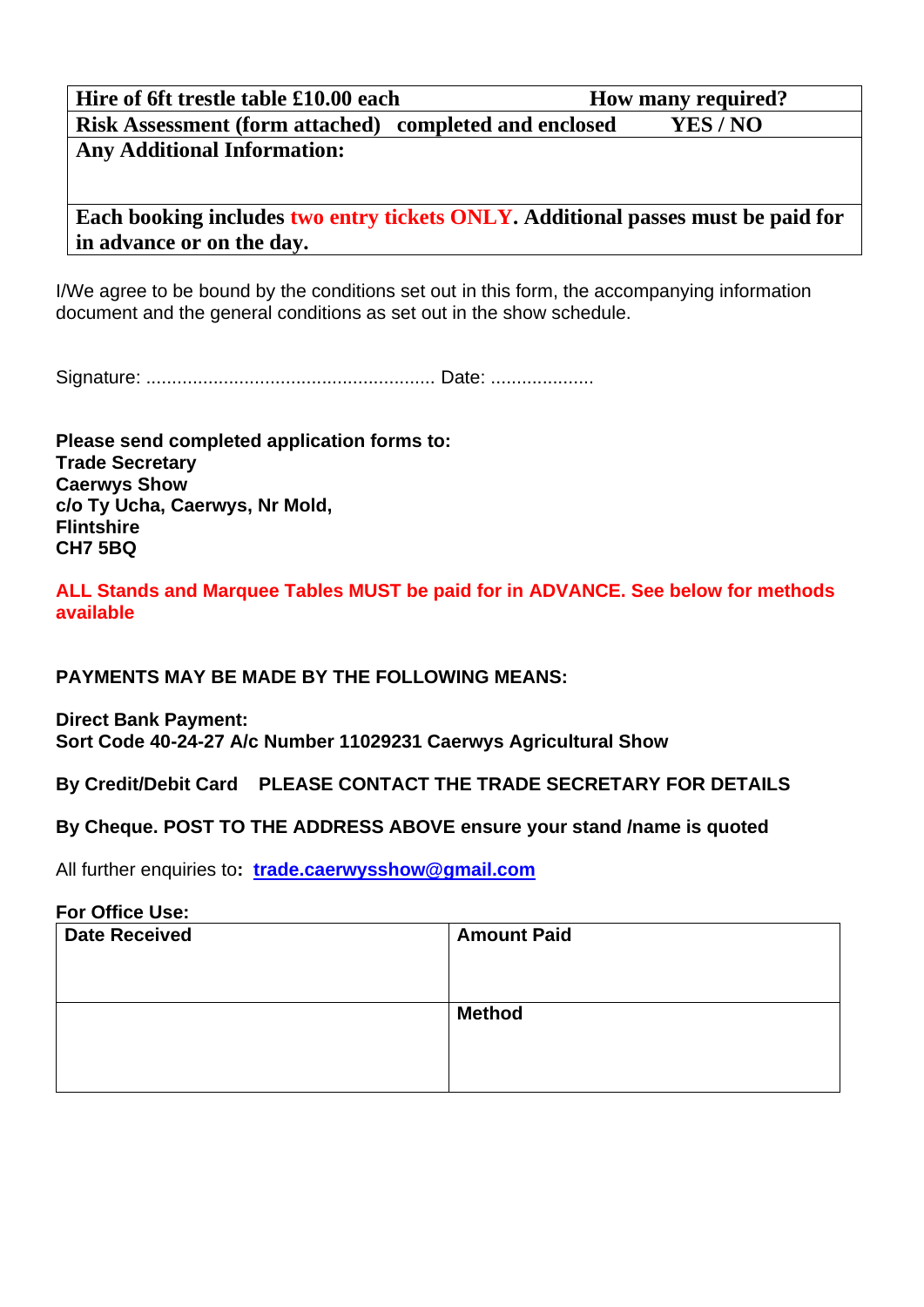# **CAERWYS AGRICULTURAL SHOW Saturday 11th June 2022**

# TY UCHA FARM, PEN-Y-CEFN, CAERWYS CH7 5BO

## **Terms and Conditions for Trade Stand holders and Exhibitors**

All outside pitches are approximately **4.5 m** deep, stands in the marquee have ample depth for standing space behind the stall. Charity stalls will only be allocated the size of a small domestic sized gazebo . **No Additional space will be allocated**

**Trade stand holders and Exhibitors** must read and comply with all show conditions as set out in the show schedule. They are also required to read and adhere to the show Health & safety policy and to complete and return the attached risk assessment with their application form.

**Intoxicating liquor** may not be sold or raffled without prior permission. The Exhibitor shall be responsible for obtaining such licence / temporary events notice as may be needed for the sale or supply of intoxicating liquor or otherwise and for the observance of the same. Copies of all permissions must be lodged with the Trade Stand Secretary prior to the Show.

Caerwys Agricultural Show will not be responsible for any loss or damage sustained by ourselves howsoever such loss or damage may be sustained, and we undertake to indemnify the show against any such claim by any 3rd party arising directly or indirectly out of our presence on the showground.

In the interests of animal safety, aircraft, drones, kites, balloons etc. are prohibited in the immediate proximity of the show and car parks except where prior permission has been obtained from Caerwys Show committee.

The sale of Cap guns, BB guns, laser guns, laser pens and explosive devices is prohibited. Caerwys Agricultural Show requires that where trade stand holders provide food and drink, they should hold a valid current basic food Hygiene Certificate.

**Please Note:** The Committee, its officers or servants shall not be responsible for any accident, damage, loss, however caused, that may occur to any Exhibitor, or his servant, or to any article, animal or property brought into the Showground, or while entering or leaving the said Showground. Each exhibitor shall be solely responsible for any loss, injury or damage that may be done to, or occasioned by, or arising from, any machinery or other article, or any animal or property exhibited by him, and it is a condition of entry that each Exhibitor shall indemnify and hold harmless the Society from and against all actions, suits, expenses and claims on account or any such damage or injury.

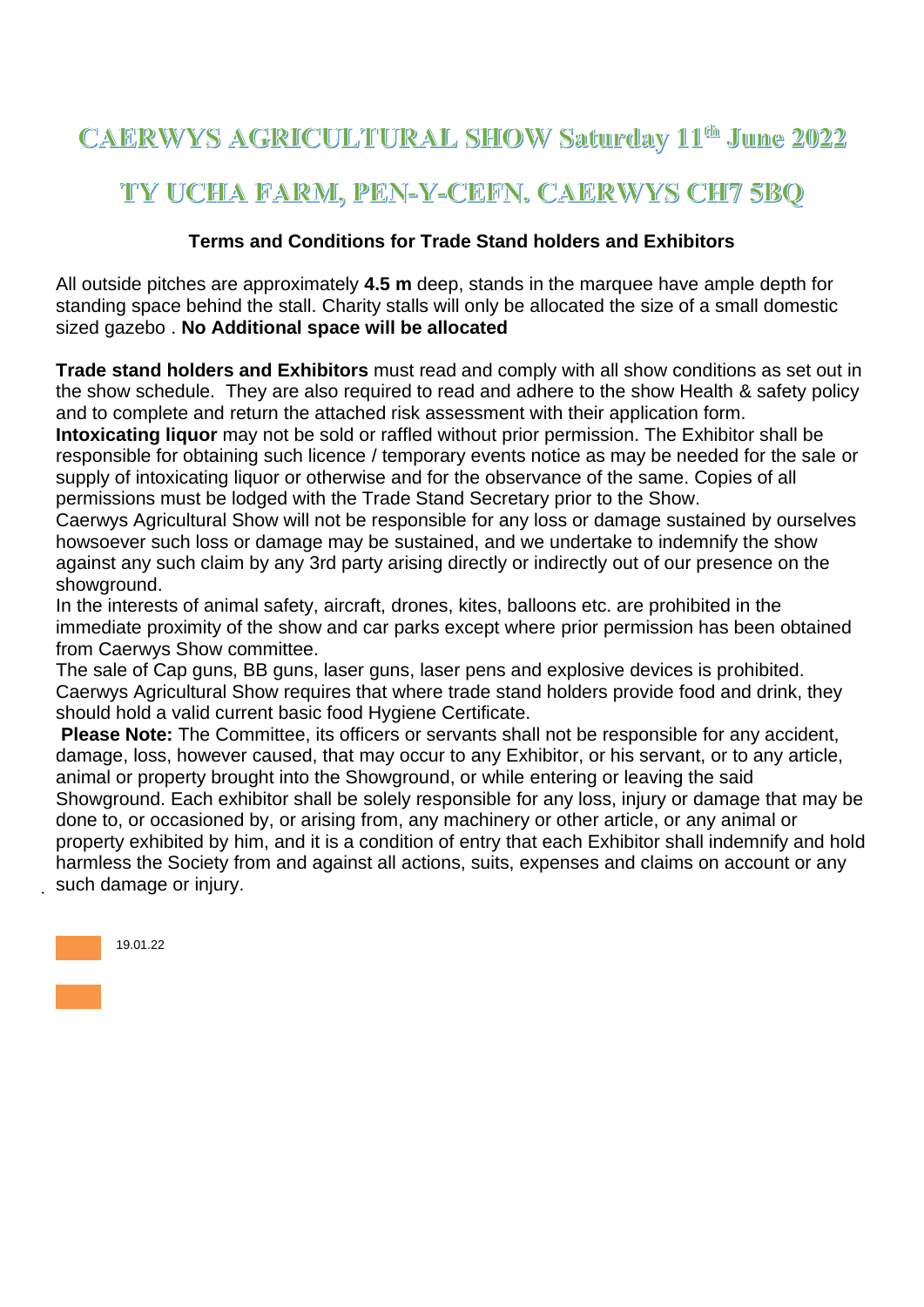# Caerwys Agricultural Show - Risk Assessment Form

Please answer the questions below by putting a tick in appropriate box. This form must be completed by all exhibitors and returned with your trade stand or catering tender application. Also note that some questions ask you to provide evidence of your answers. This does not have to be sent with your risk assessment, but must be available on your Trade stand for inspection throughout your attendance at the Show.

| <b>Company / Trading</b>                                                                                                                                                                                                                                                                                                                         |     |                |     |
|--------------------------------------------------------------------------------------------------------------------------------------------------------------------------------------------------------------------------------------------------------------------------------------------------------------------------------------------------|-----|----------------|-----|
| Name:                                                                                                                                                                                                                                                                                                                                            |     |                |     |
| <b>Contact Name:</b><br>Tel:                                                                                                                                                                                                                                                                                                                     |     |                |     |
| Address:_________                                                                                                                                                                                                                                                                                                                                |     |                |     |
|                                                                                                                                                                                                                                                                                                                                                  |     |                |     |
| Email: Email: All and the state of the state of the state of the state of the state of the state of the state of the state of the state of the state of the state of the state of the state of the state of the state of the s<br>Postcode: with a series of the contract of the contract of the contract of the contract of the contract of the |     |                |     |
| A. Insurance                                                                                                                                                                                                                                                                                                                                     |     |                |     |
| Do you hold Public Liability Insurance to cover your attendance at the Show?                                                                                                                                                                                                                                                                     | Yes | N <sub>o</sub> | N/A |
| (Copies of which must be available for inspection during the Show)                                                                                                                                                                                                                                                                               |     |                |     |
| <b>B. Reducing the risk of fire</b>                                                                                                                                                                                                                                                                                                              |     |                |     |
| Has any portable electrical equipment been portable appliance (PAT) tested by                                                                                                                                                                                                                                                                    | Yes | <b>No</b>      | N/A |
| a competent person in the last year? (Evidence may be requested).                                                                                                                                                                                                                                                                                |     |                |     |
| Have you identified ignition / heat sources and ensured that these are kept                                                                                                                                                                                                                                                                      | Yes | <b>No</b>      | N/A |
| away from all flammable / combustible materials?                                                                                                                                                                                                                                                                                                 |     |                |     |
| Are you aware that petrol generators are not permitted on the Showground?                                                                                                                                                                                                                                                                        | Yes | <b>No</b>      | N/A |
| C. Gas and gas appliances (including your caravan if located on the Showground)                                                                                                                                                                                                                                                                  |     |                |     |
| Do you have an inspection / gas safety certificate, from someone who is Gas                                                                                                                                                                                                                                                                      | Yes | <b>No</b>      | N/A |

| Do you have an inspection / gas safety certificate, from someone who is Gas<br>Safe Registered, for the appliances and pipework and are all hose connections<br>made with "crimped" fastenings rather than jubilee clips? (Evidence may be<br>requested). | Yes:       | No.       | N/A |
|-----------------------------------------------------------------------------------------------------------------------------------------------------------------------------------------------------------------------------------------------------------|------------|-----------|-----|
| D. Fire detection, preventing fire spread and firefighting (including your caravan if located                                                                                                                                                             |            |           |     |
| on the Showground)                                                                                                                                                                                                                                        |            |           |     |
| If staff sleep in / near the stand / unit, is there a working smoke detector and a                                                                                                                                                                        | <b>Yes</b> | <b>No</b> | N/A |
| clear exit route maintained?                                                                                                                                                                                                                              |            |           |     |
| Have you identified combustible materials that could promote the spread of fire                                                                                                                                                                           | <b>Yes</b> | <b>No</b> | N/A |
| beyond the initial ignition point and reduced the chance of them being involved                                                                                                                                                                           |            |           |     |
| in an accident, e.g. paper, cardboard, bottled LPG?                                                                                                                                                                                                       |            |           |     |
|                                                                                                                                                                                                                                                           |            |           |     |
| Will you have sufficient bins for refuse or suitable arrangements to prevent an                                                                                                                                                                           | <b>Yes</b> | <b>No</b> | N/A |
| accumulation of refuse?                                                                                                                                                                                                                                   |            |           |     |
| Are the structure, roofing, walls, linings and fittings of your stand / unit flame                                                                                                                                                                        | <b>Yes</b> | <b>No</b> | N/A |
| retardant? (Evidence may be requested).                                                                                                                                                                                                                   |            |           |     |
| Do you have appropriate fire extinguishers / fire blankets available that have                                                                                                                                                                            | Yes        | <b>No</b> | N/A |

Are staff within the stand / unit familiar with the basic operating instructions for the fire extinguishers / fire blanket?

been tested within the last year? **(Evidence may be requested)**

| E. Emergency escape                                                               |                  |    |     |
|-----------------------------------------------------------------------------------|------------------|----|-----|
| Will staff be aware of what to do in the event of a fire, how to raise the alarm, | Yes <sub>l</sub> | No | N/A |
| evacuate the stand / unit and the exit locations?                                 |                  |    |     |

Yes No N/A